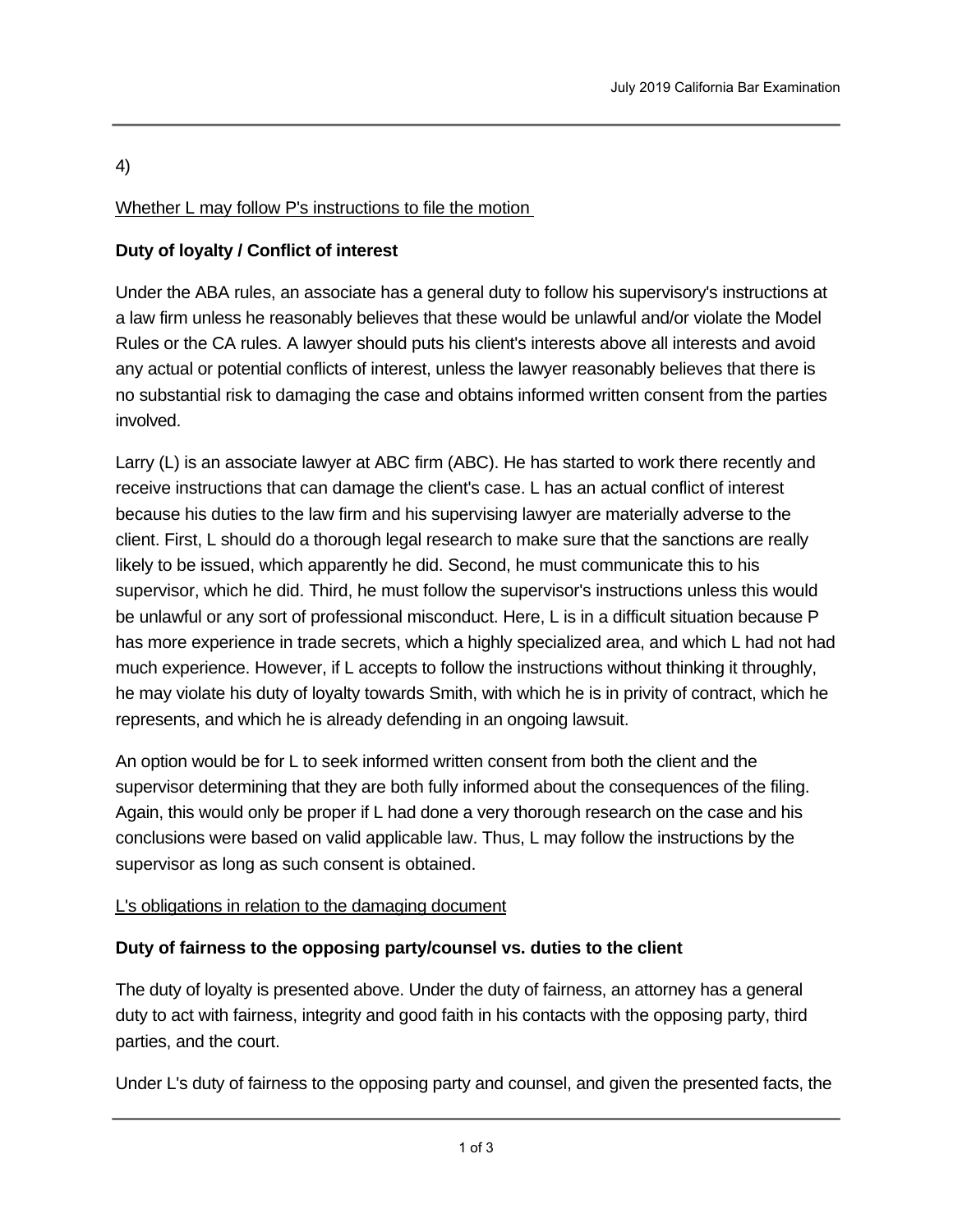first instinct that L may have found is that he should disclose the document to the opposing party. The circumstances indicate that his supervisor is probably being reckless, or potentially completely and intentionally disregarding the client's interest, with his instructions. However, showing the document to the opposing party may by highly prejudicial to the client. They are still in discovery and any steps taken in a compromising direction may have negative effects during trial. L's duty of loyalty to the client, here, requires him to not act against his client's interests. Thus, in this case, L may have to follow the supervisor's instructions not to damage the client's case.

### **Duty of competence**

Under the CA rules, a lawyer shall not intentionally, recklessly, or with gross negligence, fail to perform legal services with competence. Competence here includes the mental, physical, and emotional ability to represent the client with diligence and skill. The competence of an associate lawyer will be determined by comparing him to similar lawyers in the area and with the same amount of experience as him. A lawyer who is not competent on the matter may associate with another lawyer who he reasonably deems competent.

Here, the facts involved in the case clearly demonstrate that L's supervisor is failing to act with competence and diligence with regard to Smith v. Jones. The document did not fall in discovery and the other party requested such document. There is no basis to refuse production. Still, P told L to interpose hearsay, trade secrets, and overbreadth objections and not produce the document. L, an associate attorney without much experience in the matter, faces a difficult question of whether or not he should follow his supervisor's instructions or try an alternative way given his own findings. The L should not make any precipitated decisions and must assess throughly whether his competence requires him to produce the damaging document to the opposing party.

Subsidiarily, under an exception to the duty of competence L may take an alternative route: he may seek help from another attorney in the law firm (or even in another law firm), provided that the supervisor attorney has knowledge about this communication.

### **Vicarious liability**

Supervisory attorneys may be found liable for misconduct by their subordinates but the opposite, in most cases, is not true. If P is found to have incurred in professional misconduct, L would not, as a result of his employment in ABC, be found liable as well. However, if the instructions were obviously, patently violative of the ABA or the CA rules under a reasonable lawyer standard, the associate attorney may also be found to committed misconduct and be disciplined.